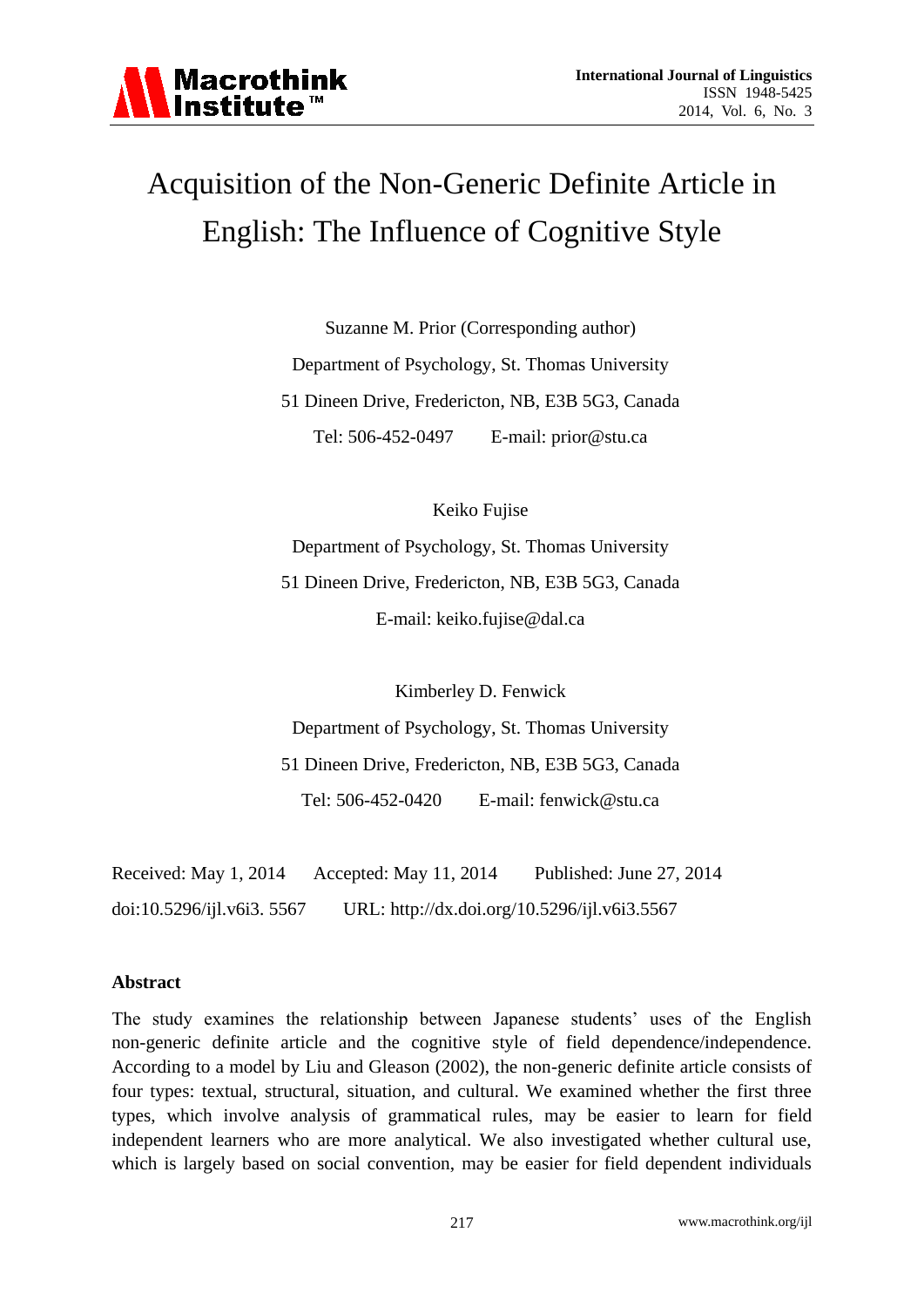

who have a more interpersonal orientation. Twenty-seven Japanese students studying in Canada completed a non-generic definite article test that involves filling in missing obligatory instances of *the*, the Group Embedded Figures Test that measures field dependence/independence, and four batteries of the Woodcock-Munoz Language Survey – Revised that together provide a measure of broad English ability. Textual and structural use were positively associated with a field independent style, over and above broad English ability. Other correlations were non-significant. Results are interpreted according to the type of cognitive learning required by the textual and structural uses of *the* and why these may be facilitated by a field independent orientation.

**Keywords:** Non-generic definite article, Cognitive style, Second language, Field independence, Field dependence, English as a second language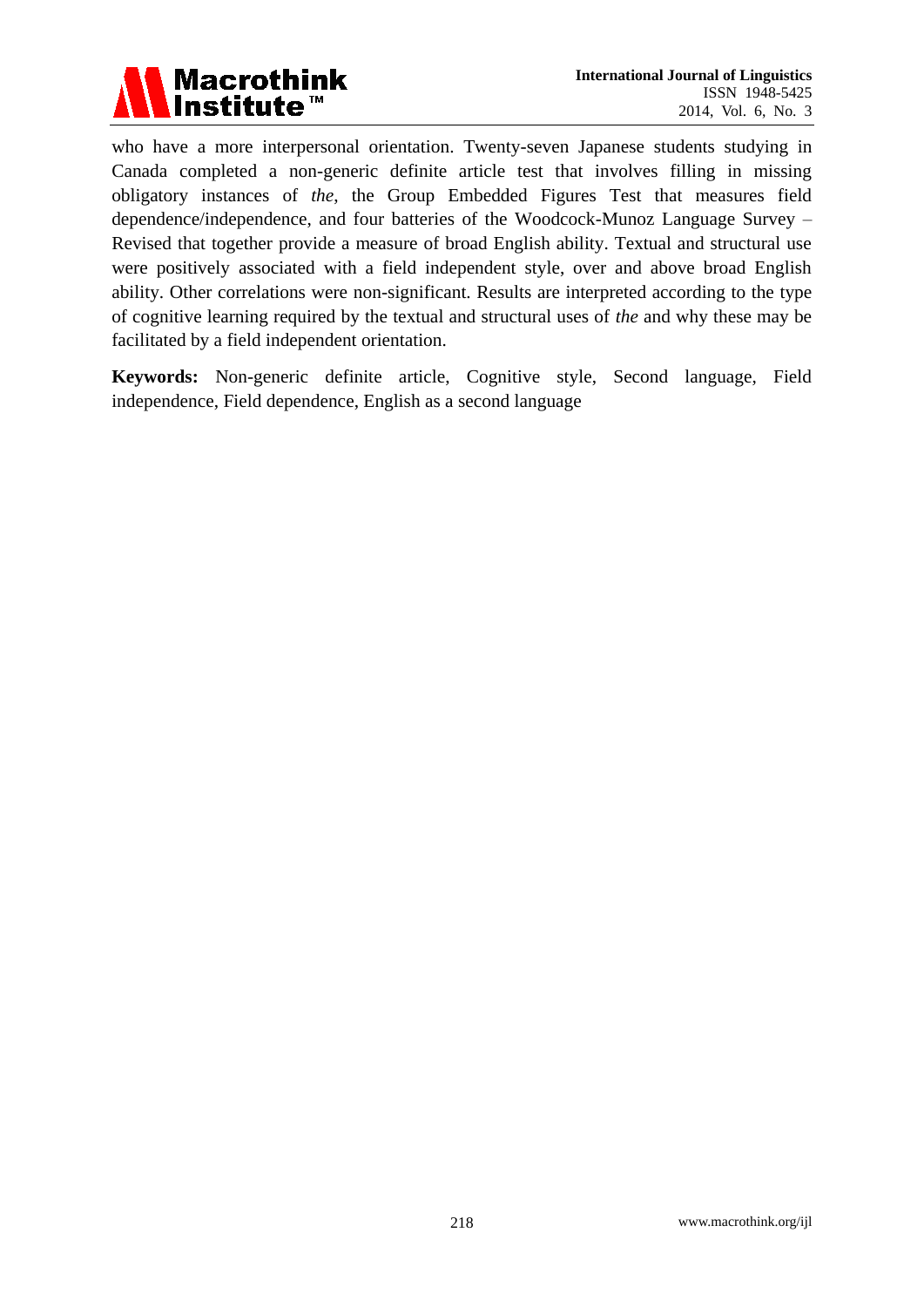

## **1. Introduction**

The English article system is complex and difficult for English as a Second Language (ESL) students due its frequency of use and complexity (Garcia Mayo, 2008). It is especially difficult to acquire for ESL students whose first language does not contain articles (Ekiert, 2004; Master, 1997; Miller, 2005; Thomas, 1989; Yamada & Matsuura, 1982). Japanese is one such language and its native speakers often struggle to learn when to use an article and which one is required. Adding to their challenge is the fact that Japanese lacks three semantic notions that are important when choosing the correct English article to appear with a noun or noun phrase: specific/non-specific, countable/uncountable, and singular/plural (Yamada & Matsuura, 1982).

Of these, the specific/non-specific distinction may pose the most significant problem for Japanese students of English (Hakuta, 1976). This distinction is particularly important for the non-generic definite article *the* which is used when a noun phrase is specific and the hearer/reader has knowledge of it. It is found, for example, in sentences in which a noun is mentioned for the second time (e.g., *I saw a red house downtown. The red house…*). To use it correctly, the speaker/writer must make a referent available to the listener/reader by providing it directly or by implying it through different kinds of known information (Liu & Gleason, 2002). This form of *the* is widely and frequently used and is relatively inflexible; that is, it cannot be replaced by the indefinite article or null case (Rahimi, 2013).

## *1.1 Uses of the Non-Generic Definite Article*

Non-native speakers' difficulty in correctly using the non-generic definite article is also attributable to its different uses. Liu and Gleason (2002) describe four categories of use: textual, structural, situation, and cultural. Textual use occurs in utterances in which *the* is used to refer to a previously mentioned noun (e.g., *Anna bought a car yesterday. The car is blue*), or to a noun that is related to the previously mentioned noun (e.g., *I read a book about Toronto. The author, however, was from Alberta*). Structural use pertains to instances in which *the* is used with a first-mentioned noun that is modified (e.g., *Chelsea broke the bag she borrowed from Courtney*). Situation use is required when *the* is used with a first-mentioned noun that can be perceived directly or indirectly by the interlocutors (e.g., *Please pass me the milk*), or when the referent is assumed to be known to the members of a local community (e.g., *Let's meet at the bank* - referring to the only bank in town). Finally, cultural use occurs when *the* is followed by a noun that is unique and well-known in a speech community (e.g., *The Obamas now live in the White House*) (Liu & Gleason, 2002). Cultural use is particularly challenging because the rules are complex and numerous, and it is largely based on social convention. The speaker/writer has to know, assume, and employ shared knowledge of the language community in order to use the cultural form correctly (Liu & Gleason, 2002).

Using the above classification system, Liu and Gleason (2002) devised a test of ESL students' understanding of the uses of the non-generic definite article. The test requires learners to fill in missing obligatory instances of *the* in a number of sentences. The authors examined whether the four types are equally difficult for ESL students at differing levels of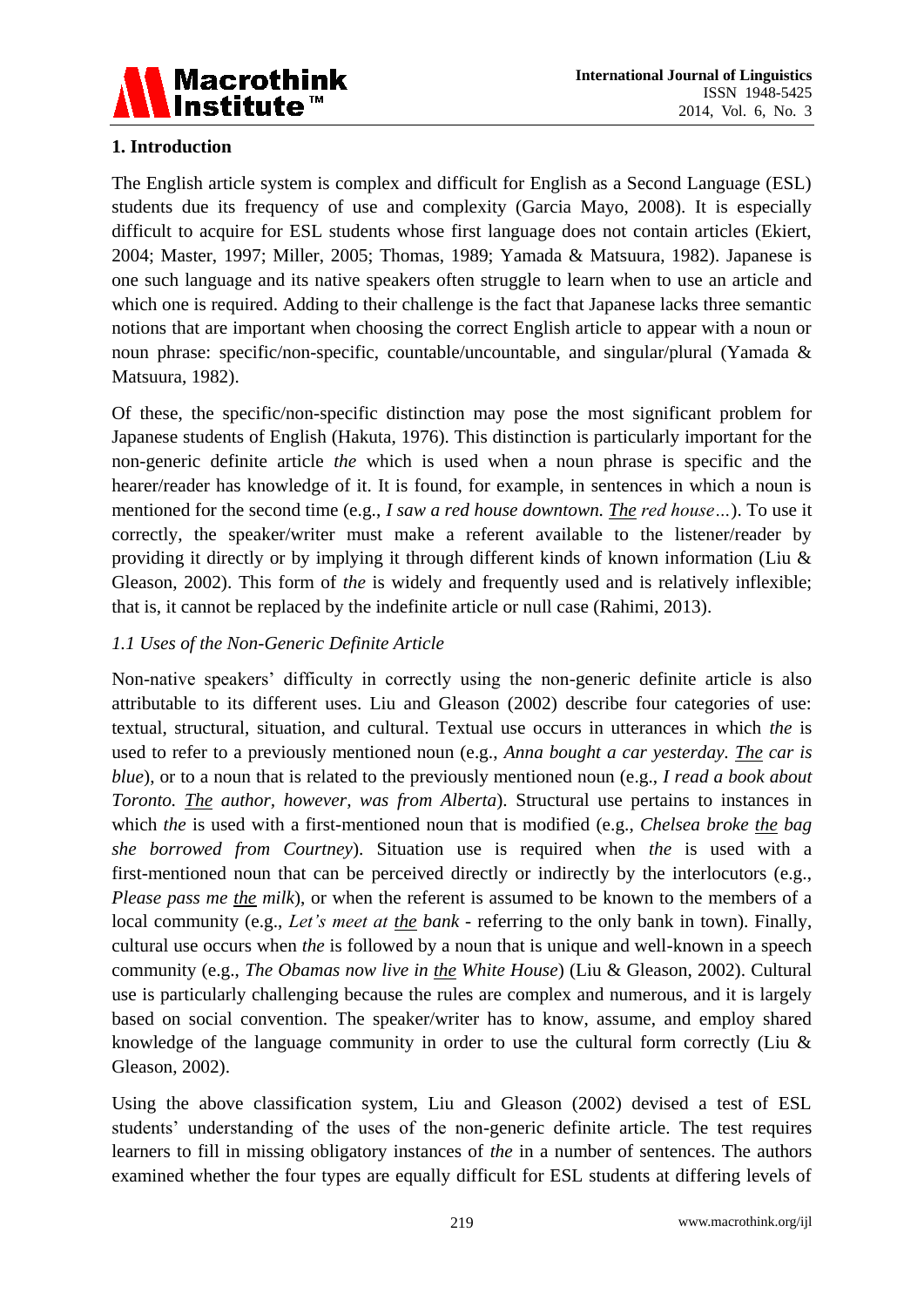# Macrothink<br>Institute™

proficiency (beginner, intermediate, advanced) and whether they are learned simultaneously. They found that overall error rates decreased significantly as proficiency level increased. The mean error rates of all four categories in the intermediate group were significantly lower than those of the beginning learners. The comparison between the intermediate and advanced groups was more complex, whereby a significant decrease in errors was only found for the structural and textual uses (Liu & Gleason, 2002). The authors concluded that the acquisition of the non-generic definite article followed a natural order in which situation use was acquired first, followed by structural and textual use, and finally cultural use (Liu & Gleason, 2002). A study using Liu and Gleason's measure also found for a sample of Mandarin Chinese and Malay speakers (whose languages lack an article system) that situation use was easiest for the learners, followed by textual and structural use. Cultural use was the most difficult (Wong & Quek, 2007). This hierarchy of difficulty was also confirmed with a sample of Spanish speakers whose language has an article system (Garcia Mayo, 2008).

## *1.2 Cognitive Style*

Clearly the non-generic definite article is challenging linguistically for ESL students and their acquisition of this grammatical structure varies across the four uses. In the present study, we build on this research by examining whether ESL students' mastery of the uses of the non-generic definite article is also influenced by a non-linguistic factor, namely the learners' cognitive styles. We investigated this relationship in a sample of Japanese students. We focused on Japanese learners because we wished to hold the first language of the participants constant and because Japanese lacks an article system. Thus the non-generic definite article is a particularly challenging grammatical structure to learn. It is an intriguing question whether learners' cognitive styles may influence their mastery of this complex structure and whether the influence is the same across the four uses. The non-generic definite article provides a unique opportunity to examine the influence of cognitive style on second language learning. The acquisition of three of the four uses (situation, structural, textual) may be aided by a propensity that facilitates the analysis of grammatical rules. Acquisition of the cultural use, on the other hand, may be facilitated by a tendency to be sensitive to information conveyed via social interaction. Does a learner's cognitive style lead her/him to be better at learning situation, structural, and textual uses compared to the cultural use (and *vice versa*)?

#### *1.3 Field Dependence/Independence (FD/I)*

Cognitive style is an individual's preferred approach to solving a problem and is distinct from intellectual competence (Saracho, 2003; Waber, 1989). Cognitive style captures qualitative differences in the ways that people organize and process information and the sorts of problems that are most compatible with their style (Bialystok, 2001). Field dependence/independence (FD/I) is a cognitive style that addresses how individuals perceive and process information and how they relate themselves to the environment (Chapelle & Green, 1992). It is one of the most widely studied dimensions of cognitive style in both psychological and educational fields, including second language studies and instruction (Evans, Richardson, & Waring, 2013; Khodadady & Zeynali, 2012; Meng et al., 2012). Broadly defined, FD/I 'reflects a difference in the extent to which people perceive entire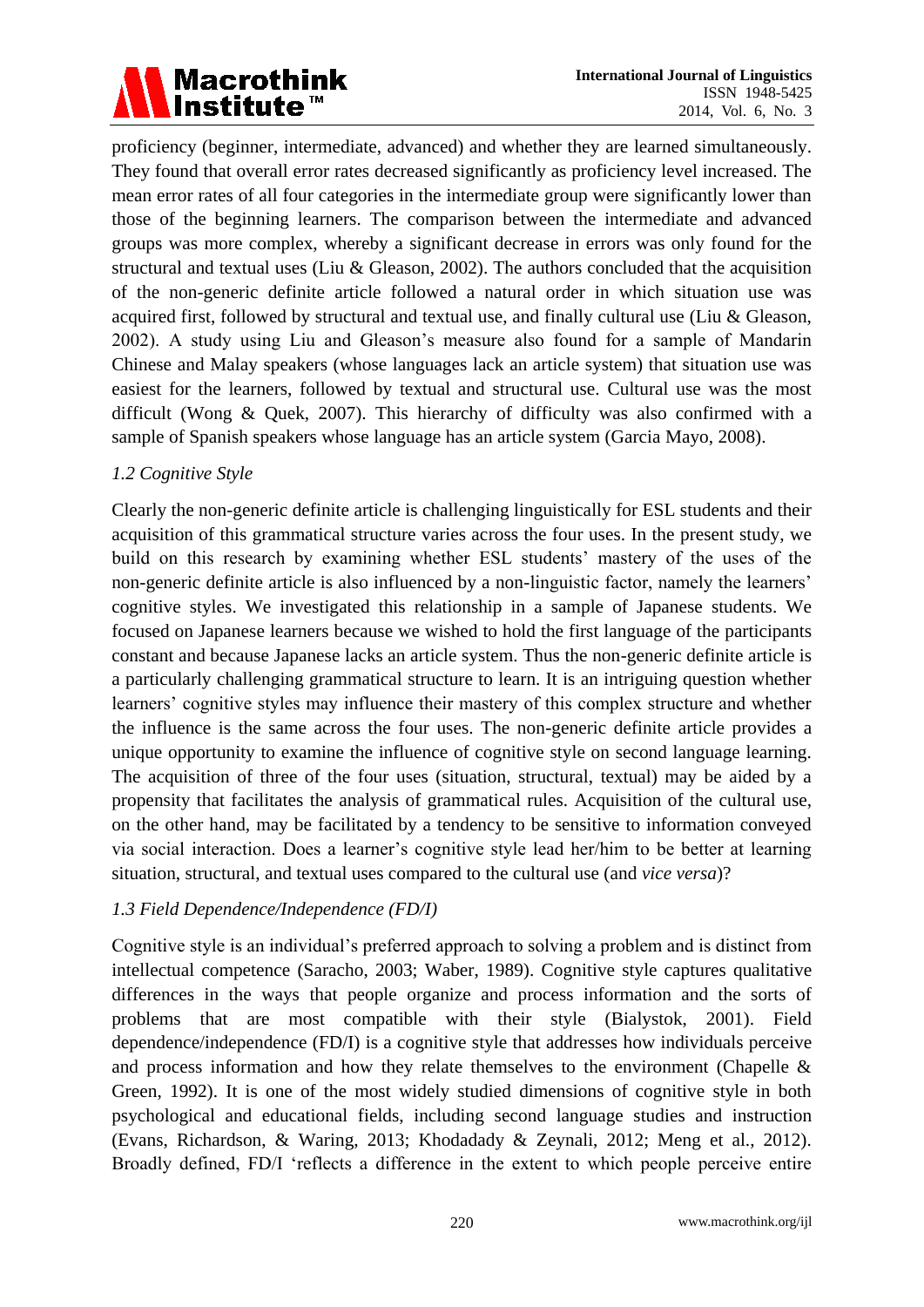

fields (field-dependent) or isolated components of a field (field-independent)' (Bialystok & Hakuta, 1994, p. 148).

This mode of processing is particularly evident in situations that contain ambiguous information or ones that elicit cognitive conflict (Johnson, Prior, & Artuso, 2000). In such situations, FD and FI individuals tend to perform differently. FD persons tend to be non-analytical and perform poorly in situations with ambiguous information. They prefer to rely on external sources of content in their approach to solving problems and sometimes this external information can be misleading. They tend to focus on social aspects of situations, are well-attuned to social cues, and favour being with people (Johnson et al., 2000; Saracho, 2003; Witkin, Moore, Goodenough, & Cox, 1977). Thus they have a more external orientation and tend to approach learning from an observer perspective (Saracho, 2003).

In contrast, FI individuals are more analytical and are more apt to perceive one aspect of the environment as discrete from the surrounding environment (Saracho, 2003; Witkin et al., 1977). These tendencies allow them to sort through information and to ignore misleading cues. They are able to analyze and solve a problem independently of external referents, whether those referents are the external perceptual field or other individuals with whom they are interacting (Johnson et al., 2000; Witkin & Goodenough, 1981). FI persons tend to set themselves aside from the environment and have a more impersonal orientation. They tend to approach learning by testing hypotheses (Saracho, 2003).

Individuals are positioned along the FD/I continuum, with FI and FD at the end poles (Saracho, 2003; Khodadady & Zeynali, 2012, Meng et al., 2012). It should be noted that the FD/I dimension is meant to be value-neutral (Chapelle & Green, 1992; Johnson et al., 2000). That is, neither end of the dimension is considered superior to the other. Rather, in some circumstances, one pole may be more advantageous than the other (Witkin & Goodenough, 1981). The difference between the poles can be thought of as the manner in which individuals perceive information, rather than the accuracy with which they perceive it (Chapelle & Green, 1992). FI tends to be more advantageous for perceptual and cognitive tasks that require cognitive restructuring, whereas FD tends to be more adaptive for tasks requiring interpersonal relations or competencies (Chapelle & Green, 1992; Johnson et al., 2000; Saracho, 2003; Witkin & Goodenough, 1981).

The FD/I construct and its measures have been the subject of criticism (Bialystok, 2001; Bialystok & Hakuta, 1994; Griffiths & Sheen, 1992). FD/I is typically assessed with the Embedded Figures Test (EFT) or the Group Embedded Figures Test (GEFT) (Oltman, Raskin, & Witkin, 1971). These tests present a series of complex drawings which contain embedded simple figures. The participant must locate specified simple figures within the complex drawings. In the EFT, the participant's score is calculated as the length of time she/he takes to find the embedded figure. In the GEFT, the score is determined by the number of shapes found within a specified time limit. Maximal performance on the tests is associated with FI and thus critics have argued that the test confounds ability with style (Bialystok, 2001; Bialystok & Hakuta, 1994; Griffiths & Sheen, 1992). In other words, good performance is labelled FI and poor performance or a lack of performance is labelled FD; consequently it is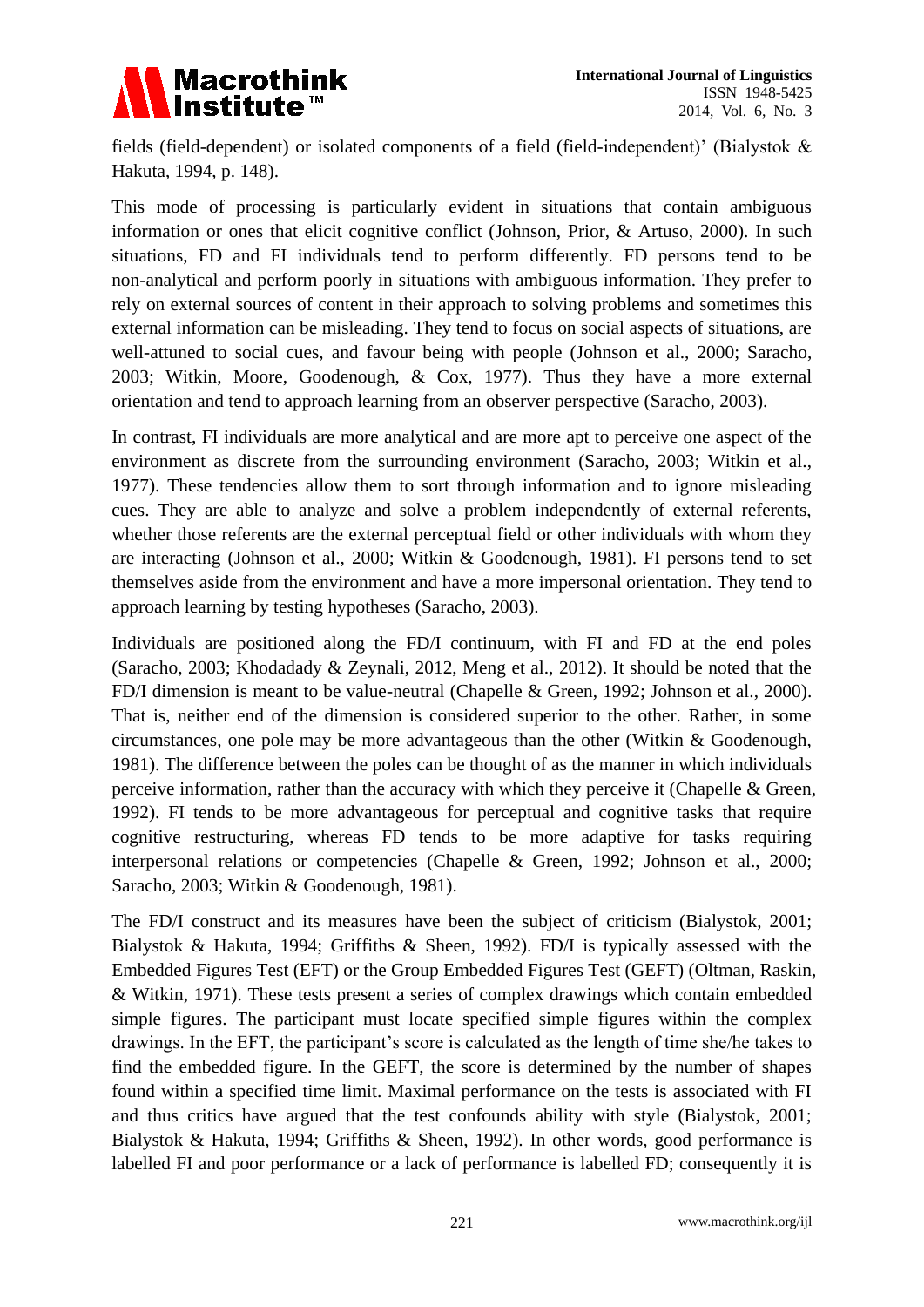

argued that the EFT and GEFT simply measure ability or high task performance. With respect to second language acquisition, critics also suggest that there is no reason to assume that the act of locating geometric shapes within a complex field would be related to linguistic rule induction (Griffiths & Sheen, 1992).

Proponents of the FD/I construct argue, however, that it has both ability and stylistic components and remains a valid construct that is reflected in performance on the EFT or GEFT (Davis, 1991). Others suggest that the advantage shown for FI in the EFT and GEFT measures is attributable to the processing demands of the tasks, rather than to a confound of ability and style (Johnson et al., 2000). From this perspective, FI individuals are better able to meet the processing demands of tasks like the EFT and GEFT. That is, these tests require participants to ignore the complex drawing or gestalt, divide the drawing into its less salient component parts, and find the appropriate embedded figure. This requires the application of learned executive structures that can be applied to misleading situations. The participant must interrupt the tendency to focus on the whole or gestalt and must focus mental attention on the parts (see Johnson et al., 2000 for an analysis of the processing demands of the EFT and GEFT). Because FI individuals are more analytical and better able to ignore external information, they perform better on the EFT and GEFT (Johnson et al., 2000). Their style is a propensity or mode of processing that gives them an advantage on these tasks, rather than a performance competency (Johnson et al., 2000; Messick, 1994). Moreover, because it is a mode of processing, FD/I applies to diverse situations that require such processing, linguistic or otherwise.

Proponents of the FD/I construct also argue that it is related to different aspects of linguistic competence and to the effectiveness of different teaching strategies and testing methods for second language learners (for reviews, see Chapelle & Green, 1992; Tinajero & Páramo, 1998). For example, evidence suggests that FD is positively related to more communicative measures of second language achievement, such as metaphor fluency and teachers' ratings of learners' communicative skills (Johnson & Rosano, 1993; Johnson et al., 2000). A metaphor fluency test requires individuals to generate as many metaphors as possible in response to ambiguous metaphoric sentences (Johnson & Rosano, 1993; Johnson et al., 2000). FD individuals' interpersonal orientation appears to facilitate the acquisition of these kinds of communicative tasks that reflect functional competence in the second language (Johnson et al., 2000; Khodadady & Zeynali, 2012).

FD has also been found to be related to second language learners' performance on tests that require more holistic processing, such as true-false, outlining, and elicitation tasks (Salmani-Nodoushan, 2007). For example, a study of Iranian English as a Foreign Language (EFL) students found that FD individuals outperformed their FI counterparts on tasks that required them to read passages, gain an overall understanding of the texts, and then to answer questions that preceded or followed the passages. Such tasks are more field-based and do not require analytic skills to find details embedded within the whole (Salmani-Nodoushan, 2007). By contrast, FI students outperformed their FD peers on tasks involving sentence-completion and scanning. These kinds of tests require students to find and isolate specific information within the passages so they can answer questions. The analytic nature of FI participants help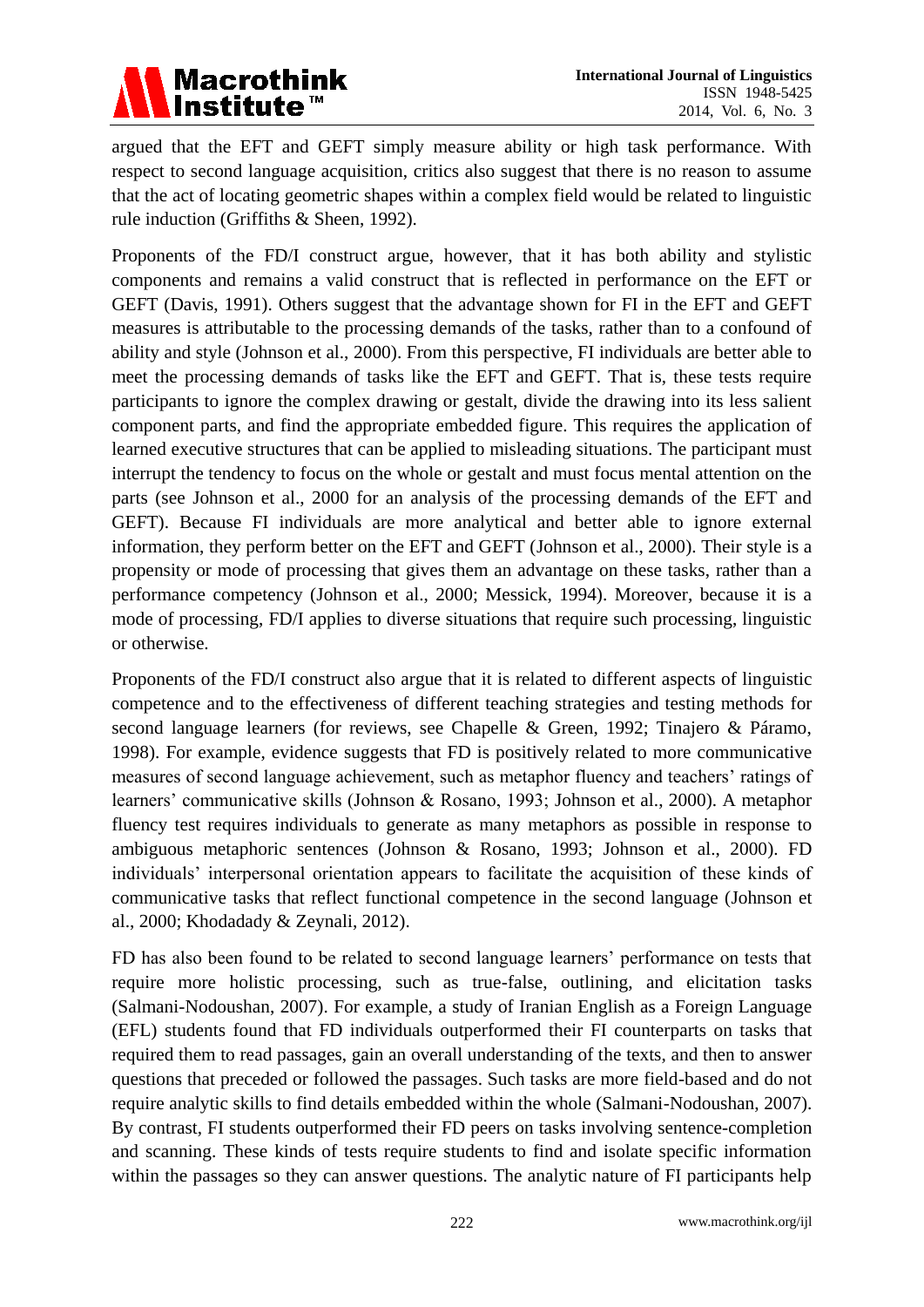

them to find the information embedded within the passages (Salmani-Nodoushan, 2007). These findings show that both FD and FI can be supportive of second language learning, depending on the type of testing employed.

FI has also been found to be positively related to more formal measures of second language achievement, such as scores on the Test of English as a Foreign Language (TOEFL) and on measures of grammatical knowledge (Hansen & Stansfield, 1981; Jamieson, 1992). FI individuals' superior restructuring ability seems to facilitate linguistic analysis that leads to the acquisition of formal competence in the second language which is seen on formal tests and in the classroom (Johnson et al., 2000; Khodadady & Zeynali, 2012).

Taken together, the research on FD/I and second language learning suggests that FD learners perform better on measures of communicative proficiency or on aspects of language that are facilitated by social interaction, as well as tasks that require understanding the whole of a passage or conversation, rather than individual parts. In contrast, FI students show superior performance on academic language proficiency measures or on aspects of language that require more formal learning and analysis of rules or details of passages or conversations (Johnson et al. 2000; Rezaeian, 2012).

#### **2. Purpose of the Study**

As stated above, the non-generic definite article provides a unique opportunity to examine the potential relationship of FD/I with second language learning as it consists of three uses that may be aided by an analytical approach, and one use that may be facilitated by a more interpersonal orientation. With this in mind, we examined the influence of Japanese students' cognitive style on their acquisition of the four uses of the English non-generic definite article. Because of their externally oriented style, FD individuals should be better at learning the cultural use of *the* because it is largely based on convention. The ability to learn from interpersonal communication with native speakers who are using the conventions may make it easier for FD individuals to acquire the cultural use. Conversely, since FI individuals tend to be more analytical, they should be better at correctly using the textual, structural, and situation forms of *the* as these require analysis of relatively straightforward grammatical rules. To examine these assertions, we obtained participants' scores on the GEFT (Oltman et al., 1971) and on Liu and Gleason's (2002) test of the non-generic definite article. We also obtained participants' scores on a measure of English proficiency that we partialled out of the analyses in order to ensure that English ability was not accounting for the findings. We explored two hypotheses: (1) that there would be a negative correlation between FD/I scores and scores on the cultural use of *the*; and (2) that there would be a positive correlation between FD/I scores and scores for the situation, textual, and structural uses of *the*.

#### **3. Method**

#### *3.1 Participants*

Participants were 27 Japanese students (23 women, 4 men; *M* age = 21.92 years,  $SD = 1.14$ ) studying at two Canadian universities located in New Brunswick. The sample included students in undergraduate degree programmes and in an English Language Program. Japanese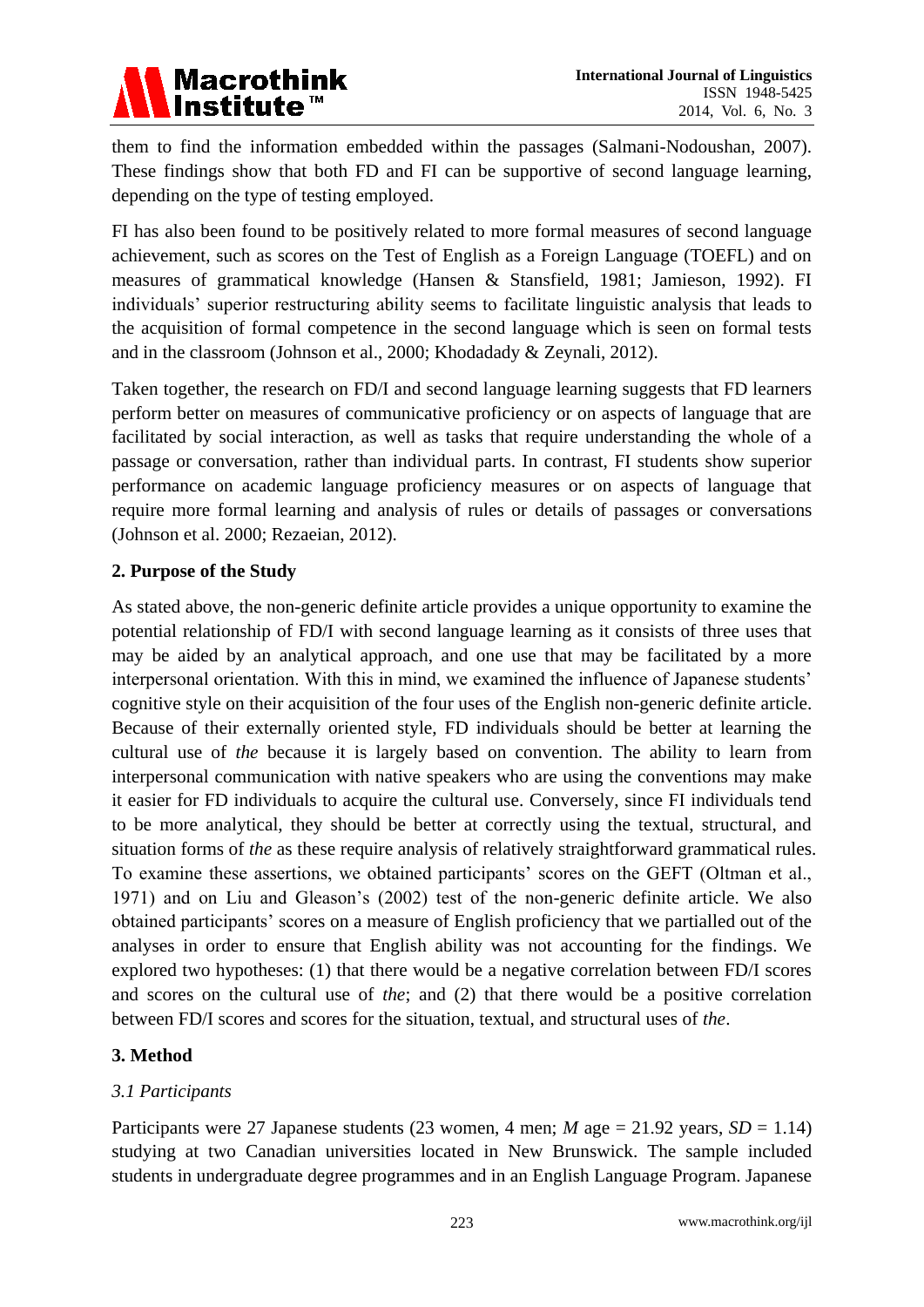

was the first language of all participants. On average, they had been studying English for 9.64 years (*SD* = 1.87) and had been living in an English-speaking environment for 2.31 years (*SD*  $= 1.46$ ).

#### *3.2 Materials and Procedure*

#### 3.2.1 Cognitive Style Measure

The Group Embedded Figures Test (GEFT) is a standardized test used to measure FD/I developed by Oltman et al. (1971). It is a group administered, timed pencil-and-paper task in which participants must find and trace simple figures embedded in complex drawings. Participants' scores are calculated by assigning one point for each drawing in which they correctly trace the embedded figure. The maximum score is 18. A higher score is associated with a more FI orientation. In the present study, a sample of 10 completed test booklets was scored independently by two raters. Inter-rater agreement was 100%.

#### 3.2.2 English Ability Measure

The Woodcock-Munoz Language Survey – Revised (WMLS-R) is a standardized, individually administered English proficiency test (Alvarado, Ruef, & Schrank, 2005). It is designed to measure cognitive-academic language proficiency. The test consists of seven batteries measuring students' listening, speaking, reading, and writing abilities. Four test batteries (Picture Vocabulary, Verbal Analogies, Letter-Word Identification, and Dictation) were used in the present study that together provide a Broad English Ability score (Alvarado et al., 2005). The participants' responses were scored by a licensed psychologist with extensive psychometric experience. In the present study, this score was partialled out in the statistical analyses examining the relationship between FD/I and the four uses of the non-generic definite article. This procedure allowed us to examine the relationship between FD/I and non-generic definite article usage over and above general English ability.

#### 3.2.3 Non-Generic Definite Article Measure

A 91-sentence instrument developed by Liu and Gleason (2002) was used to test the participants' use of the four types of the non-generic definite article. It consists of 51 sentences with a total of 60 deleted obligatory uses of *the* (15 per use) and 40 sentences that were distracters or control items in which *the* is not required (Liu & Gleason, 2002). Participants are asked to read the sentences and insert *the* wherever they deemed necessary. Consistent with Liu and Gleason, blanks were not used for the missing obligatory uses of *the* or the distracters. Participants simply inserted *the* wherever they believed it was missing. Their responses were scored as correct/incorrect and an overall score for each participant was computed as a percentage. The instrument has been found to have good reliability with a Kuder-Richardson 20 reliability test score of .843 (Liu & Gleason, 2002). Two raters independently scored 10 randomly selected test booklets. Percentage agreement between the raters was 98.

#### **4. Results**

The mean percentage of correctly identified missing obligatory items for each of the four uses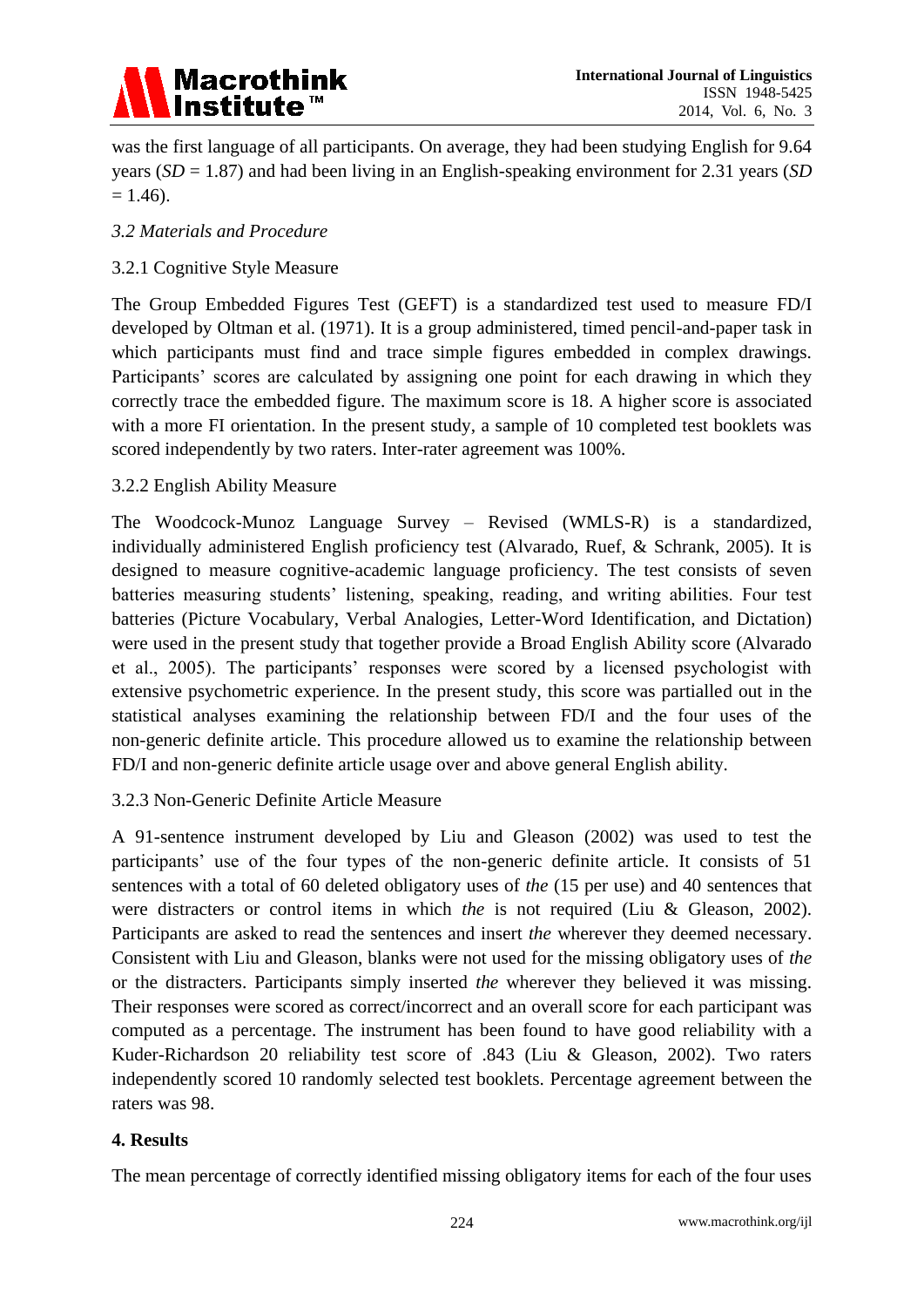

of the non-generic definite article was computed (see Table 1). Outliers were identified using SPSS Boxplot and were removed from the analyses. A repeated measures ANOVA indicated a significant difference among the four types,  $F(3, 21) = 15.964$ ,  $p < .001$ , partial  $\eta^2 = .695$ . Pair-wise comparisons ( $p < .001$ ) revealed that scores for the cultural use were significantly lower than those for the other three types. All other differences were non-significant.

Table 1. Mean Percentage of Correct Answers and Standard Deviations for the Four Non-Generic Uses of the Definite Article

| Use        | Mean | SD   |
|------------|------|------|
| Textual    | 88   | 0.09 |
| Situation  | 90   | 0.10 |
| Structural | 89   | 0.10 |
| Cultural   | 57   | 0.21 |

Pearson partial correlation coefficients (Broad English Ability partialled out) were computed among the FD/I scores and the scores for each of the four uses of the non-generic definite article. Since there was a prediction of direction, significance was examined with one-tailed tests. As can be seen in Table 2, positive correlations were found between the FD/I scores and the textual use and structural use scores. Textual use and structural use scores were also positively correlated.

Table 2. Pearson Partial Correlation Coefficients Among the FD/I Scores and the Mean Percentage of Correct Answers for each of the Four Uses of the Non-Generic Definite Article

| <b>Measures</b> | $\mathbf{1}$ | 2    | 3   | $\overline{4}$ | 5 |
|-----------------|--------------|------|-----|----------------|---|
| 1 FDA           |              |      |     |                |   |
| 2 Textual       | $.49**$      |      |     |                |   |
| 3 Structural    | $.40*$       | .48* |     |                |   |
| 4 Situational   | .33          | .01  | .33 |                |   |
| 5 Cultural      | .08          | .04  | .08 | .04            |   |

*Note.* Broad English Ability was partialled out \**p* < .05, \*\**p* < .01

#### **5. Discussion**

Consistent with previous studies (Garcia Mayo, 2008; Liu & Gleason, 2002; Wong & Quek, 2007), we found that the situation use of the non-generic definite article was easiest for ESL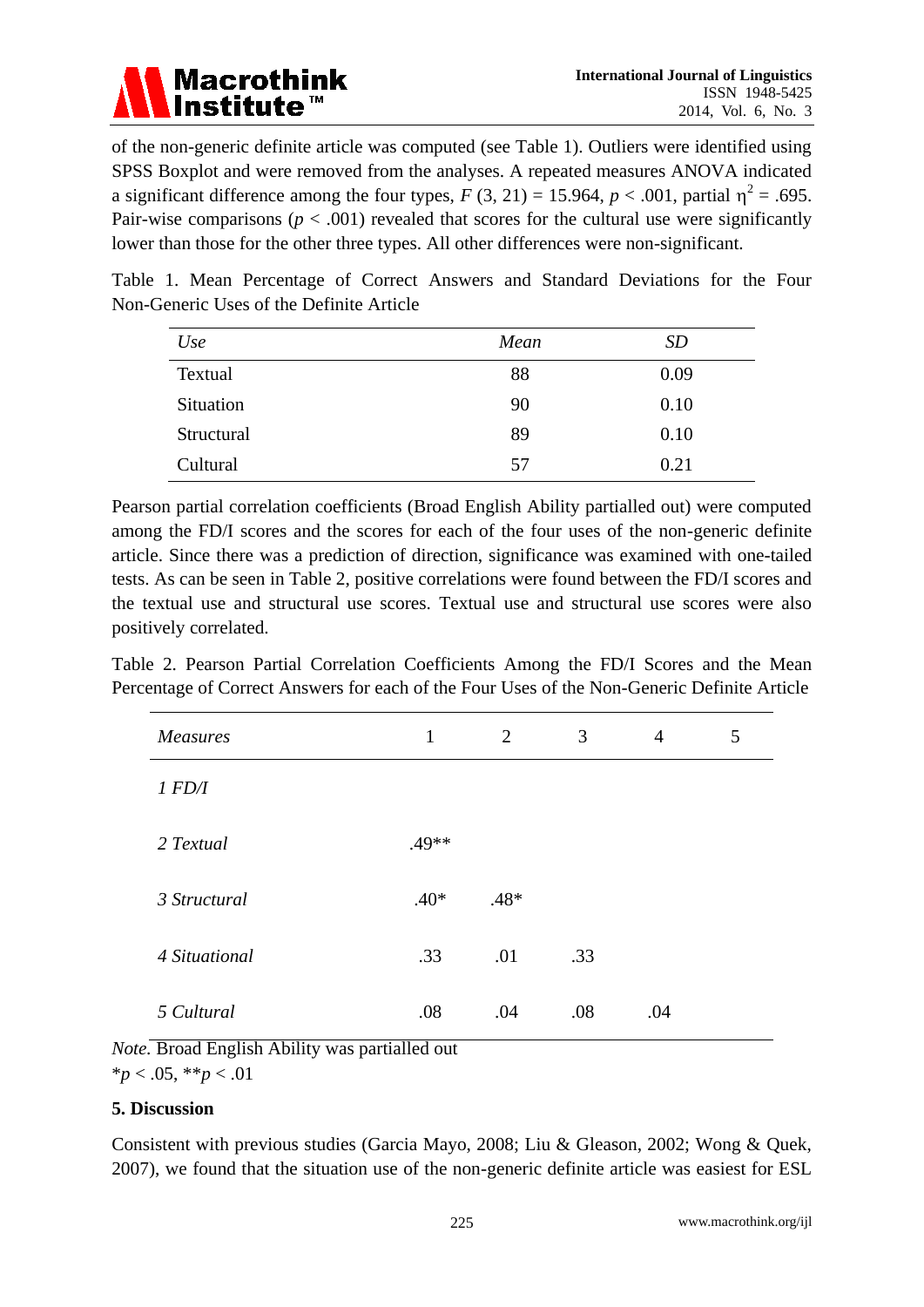

learners, followed by the structural and textual uses, although the differences among these three types were non-significant. Scores for the cultural use were significantly lower than those for the other types. These findings lend further support to Liu and Gleason's (2002) claims regarding the order of acquisition of the four uses, as well as the particular difficulties that second language learners have in acquiring the cultural use.

The predictions regarding the structural and textual uses and cognitive style were supported. The significant positive correlations indicate that higher scores on the GEFT, indicating a more FI style, were associated with higher scores for these two types of the non-generic definite article. It is important to note that Broad English Ability was partialled out of the analyses and thus superior ability in English does not account for these findings. Contrary to our predictions, situation and cultural uses were not significantly related to the GEFT scores.

Why might the structural and textual uses be related to a more FI style? The type of learning and analysis required to use these forms successfully may account for the findings. According to Liu and Gleason (2002), these uses involve more cognitive learning than the other types. That is, these forms require the analysis of structural and textual information in order to identify the known information that necessitates the use of *the* with the noun in question (Liu & Gleason, 2002; Rahimi, 2013). Such analysis may rely on learned executive structures in order to locate and identify the information and then to insert *the* appropriately. This kind of analysis and use of learned executive structures is a hallmark of the FI style (Johnson et al., 2000). Notably, the textual and structural uses are not only associated with a more FI style; they are also positively correlated. No other correlations among the four types were found. The positive association between the textual and structural uses lends further support to the argument that they involve a distinct kind of learning and processing that are different from the other types.

Looking more closely at the textual use, a previously mentioned noun must be identified, kept in mind, and its relationship to the noun requiring *the* must be understood. Moreover, in some instances, the previously mentioned noun will be preceded by the indefinite article (e.g., *I walked a dog yesterday. The dog was a sheltie*)*.* In such cases, the indefinite article will be perceptually salient and any temptation to repeat this salient article must be suppressed. In other cases, sentences with textual use will be of the associative anaphoric type in which the noun in question is associated with the previously mentioned noun, rather than being the same one (e.g., *I saw a new painting. The artist is Dutch*) (Garcia Mayo, 2008). FI individuals, who are more analytical and able to sort through information and focus on critical aspects of the task, may be better able to meet the requirements of textual use. In other words, they can meet the processing demands of sentences that require textual use by focusing on the parts (the nouns and their relationship), rather than the gestalt (the entirety of the communication and overall meaning, as well as any distracting information such as a preceding indefinite article).

Similarly, the processing demands of the structural use may be best met by a more FI style. For this use, a first-mentioned noun must be identified, as well as a modifier and its relationship to the noun. As with textual use, a propensity to focus on the parts (the noun, the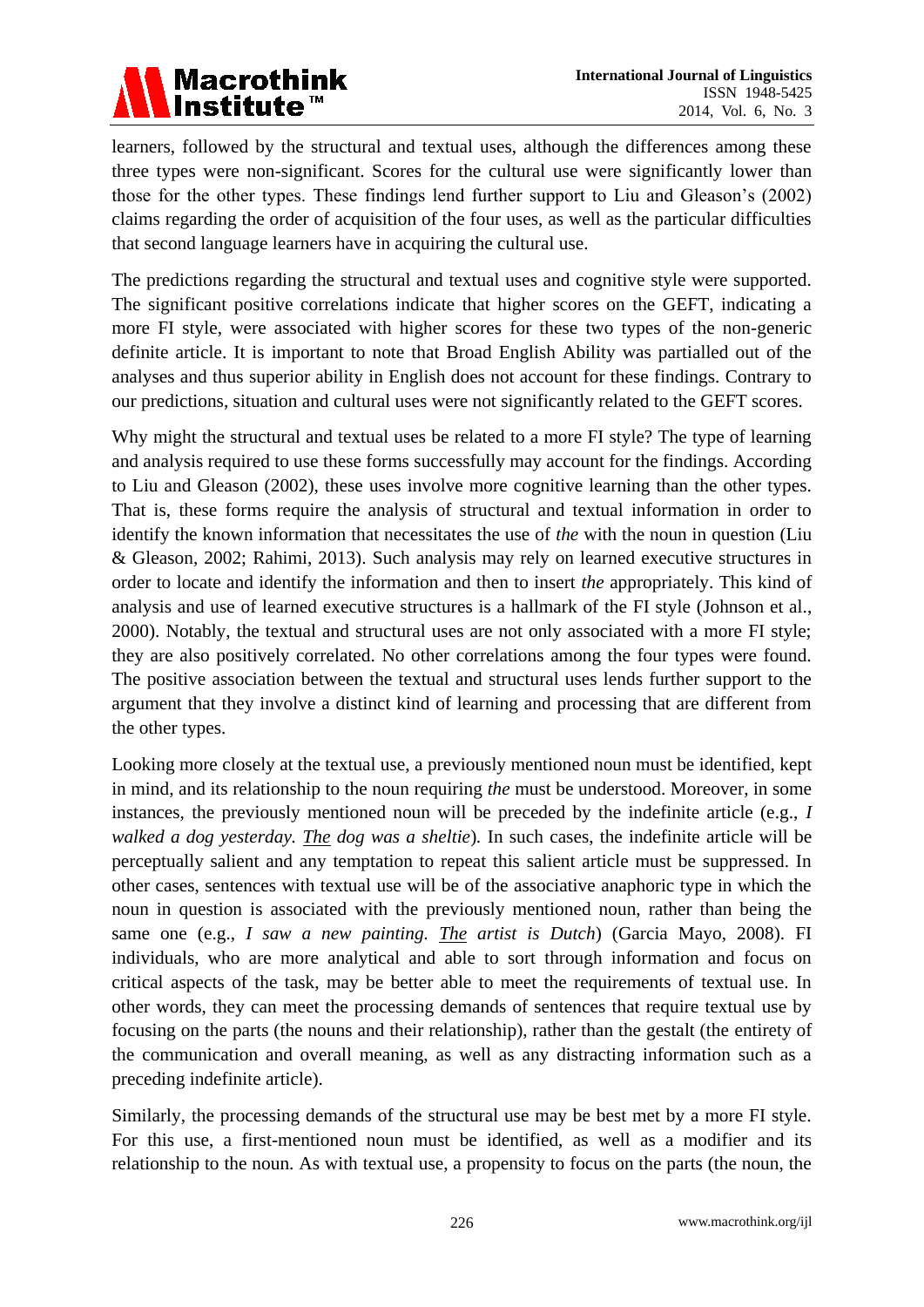

modifier, and their relationship) may lead FI individuals to identify more readily that *the* is required.

Contrary to predictions, the scores on the GEFT were not positively related to scores for the situation use, even though the mean rate of correctly identifying when situation use was required was similar to the rates for the textual and structural uses. Although this type, like the structural and textual uses, requires analysis of relatively straightforward grammatical rules, it also differs from these types in ways that may make it less influenced by a FI style. Situation use requires the referent associated with the noun to be perceived directly or indirectly by the interlocutors, or to be known to members of a local community (Liu  $\&$ Gleason, 2002). Liu and Gleason (2002) argue that this use employs the five senses, and requires a more kinesthetic, auditory, tactile, and visual learning, rather than the kind of cognitive learning associated with the structural and textual uses. As a consequence, the FI style may not be as advantageous in identifying situation uses that require *the*. The FD style may also not be particularly helpful in learning this use of the non-generic definite article because this style has a propensity toward more interpersonal or social learning, rather than sensory learning.

As stated above, the participants' performance on the cultural use items was much poorer (only 57% correct) compared to their performance for the other types (ranging from 88-90% correct). Although their difficulty with this use is consistent with findings from previous studies (Garcia Mayo, 2008; Liu & Gleason, 2002; Rahimi, 2013; Wong & Quek, 2007), their poor performance in the present study may also be attributable to the cultural use items in the questionnaire. These items contained references that are commonly known in the United States, but are less familiar and less frequently used in other countries (e.g., *The Mojave Desert*, *Congress*, *Lake Michigan*). For Japanese students studying in Canada, these may have been unfamiliar and difficult to answer correctly regardless of the participants' cognitive style. Future studies should adapt the questionnaire to contain references used more frequently in the country in which the ESL students are living (e.g., in Canada: *The Senate, Parliament, Lake Winnipeg*).

Cultural use was found to be unrelated to cognitive style, including a more FD style. This is surprising as cultural use is often conventional and requires shared knowledge of the language community. Moreover, the learner must often simply memorize when *the* is required for cultural use (Liu & Gleason, 2002; Rahimi, 2013). Conventions that need to be memorized are likely best acquired through a propensity to learn through interactions with others in order to have enough opportunities of exposure to different instances of cultural use to support the memorization. Such interactions and the ability to learn from them are more likely to occur with FD individuals who have a more interpersonal orientation. Why then were cultural use scores unrelated to GEFT scores?

One possibility, as stated above, is that the questionnaire was culturally biased with American examples and was simply too difficult for participants, regardless of their cognitive style. It is also possible that the ESL students in the present study had not been in Canada long enough to have had enough exposure or conversations with native speakers to pick up the cultural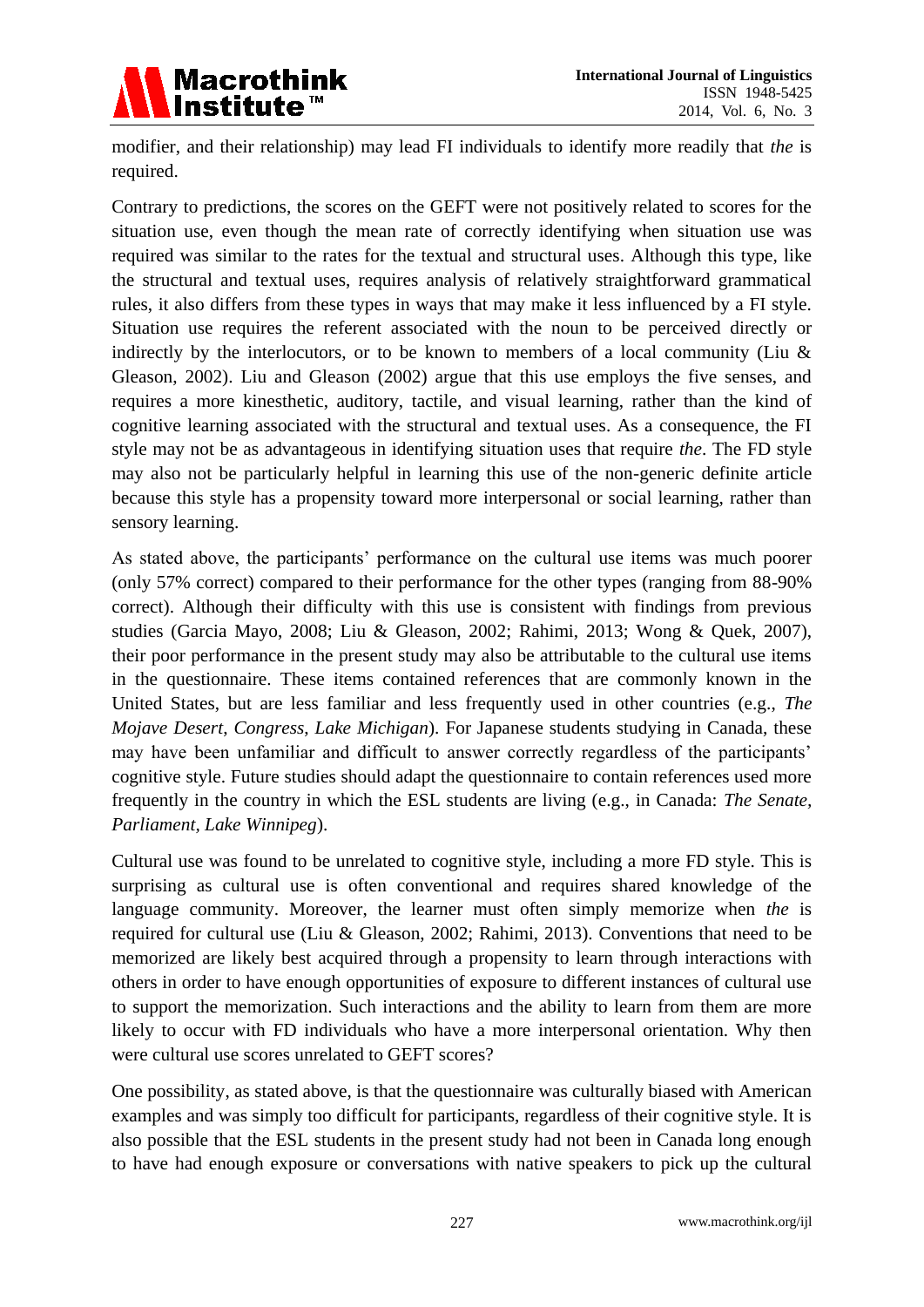# **Macrothink**

uses of the non-generic definite article. FD individuals, who are better at content learning and have a richer repertoire of content-bound and automatized structures (Johnson et al., 2000), still need sufficient exposure to the content (instances of cultural use) in order to develop automatized responses using the non-generic definite article. In future, it would be interesting to extend this research to a sample of ESL speakers who have resided longer in the English speaking country.

#### *5.1 Conclusions*

In sum, the non-generic definite article and its four uses provided an interesting context in which to examine how cognitive style may influence second language learning. Further research with different samples of ESL or EFL students will shed further light on this relationship. The results of the present study lend support to the claim that FD/I is indeed associated with some aspects of second language acquisition. A FI style was related, over and above Broad English Ability, to the correct usage of two forms of the non-generic definite article (textual and structural) that involve cognitive learning. If FD/I as measured by the GEFT were simply a measure of ability or intellectual competence, then one would expect to see an advantage of FI for all uses of the non-generic definite article, and particularly for the high performance associated with situation use; however, this was not the case. Future research that makes adjustments for the cultural use items as suggested above may find that a FD style is related to cultural use. This would strengthen the evidence in favour of the argument that cognitive style influences some facets of second language acquisition and learning. With respect to the non-generic definite article of English, a variety of activities and tests in the classroom that taken into account both FD and FI styles will likely assist students in mastering this difficult grammatical structure.

#### **References**

Alvarado, C. G., Ruef, M. L., & Schrank, F.A. (2005). *Woodcock-Munoz language survey – revised*. Itasca, IL: Riverside Publishing.

Bialystok, E. (2001). *Bilingualism in development: Language, literacy, and cognition*. New York, NY: Cambridge University Press.

Bialystok, E., & Hakuta, K. (1994). *In other words: The science and psychology of second-language acquisition.* New York, NY: Basic Books.

Chapelle, C., Green, P. (1992). Field independence/dependence in second language acquisition research. *Language Learning, 42*, 47-83. http://dx.doi.org/10.1111/j.1467-1770.1992.tb00700.x

Davis, J. K. (1991). Educational implications of field dependence–independence. In S. Wapner and J. Demick (eds.), *Field Dependence–Independence: Cognitive Style Across the Life Span* (pp. 149–175). Hillsdale, NJ: Erlbaum.

Ekiert, M. (2004). Acquisition of the English article system by speakers of Polish in ESL and EFL settings. *Teachers College, Columbia University Working Papers in TESOL & Applied Linguistics*, *4*, 1-23.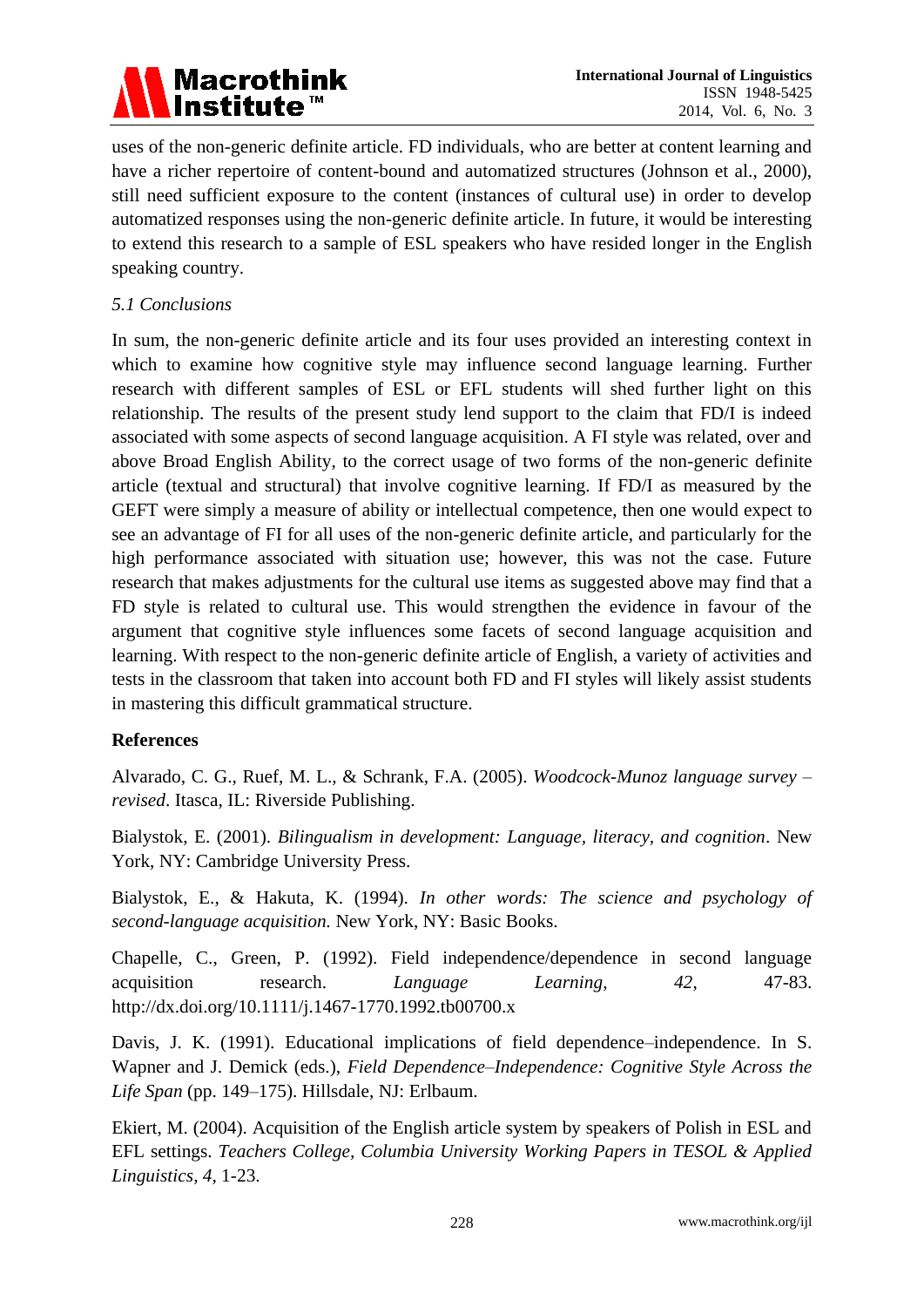

Evans, C. E., Richardson, J. T. E., & Waring, M. (2013). Field independence: Reviewing the evidence. *British Journal of Educational Psychology*, *83*, 210-224. http://dx.doi.org/10.1111/bjep.12015

Garcia Mayo, M. D. P. (2008). The acquisition of four non-generic uses of the article *the* by Spanish EFL learners. *System*, *36*, 550-565. http://dx.doi.org/10.1016/j.system.2008.08.001

Griffiths, R., & Sheen, R. (1992). Disembedded figures in the landscape: A reappraisal of L2 research on field dependence/independence. *Applied Linguistics, 13*, 133–148. http://dx.doi.org/10.1093/applin/13.2.13

Hakuta, K. (1976). A case study of a Japanese child learning English as a second language. *Language Learning, 26*, 321-351. http://dx.doi.org/10.1111/j.1467-1770.1976.tb00280.x

Hansen, J., & Stansfield. C. (1981). The relationship of field dependent-independent cognitive styles to foreign language achievement. *Language Learning, 31*, 349-367. http://dx.doi.org/0.1111/j.1467-1770.1981.tb01389.x

Jamieson, J. (1992). The cognitive styles of reflection/impulsivity and field independence/dependence and ESL success. *The Modern Language Journal, 76*, 491-501. http://dx.doi.org/10.1111/j.1540-4781.1992.tb05398.x

Johnson, J., Prior, S. M., & Artuso, M. (2000). Field dependence as a factor in second language communicative production. *Language Learning*, *50*, 529-567. http://dx.doi.org/10.1111/0023-8333.00137

Johnson, J., & Rosano, T. (1993). Relation of cognitive style to metaphor interpretation and second language proficiency. *Applied Psycholinguistics, 14*, 159-175. http://dx.doi.org/10.1017/S014271640000953X

Khodadady, E., & Zeynali, S. (2012). Field-dependence/independence cognitive style and performance on the IELTS listening comprehension. *International Journal of Linguistics*, *4*, 622-635. http://dx.doi.org[/10.5296/ijl.v4i3.2389](http://dx.doi.org/10.5296/ijl.v4i3.2389)

Liu, D., & Gleason, J.L. (2002). Acquisition of the article the by nonnative speakers of English: An analysis of four nongeneric uses. *Studies in Second Language Acquisition, 24*, 1-26. http://dx.doi.org[/10.1016/S0346-251X\(97\)00010-9](http://dx.doi.org/10.1016/S0346-251X(97)00010-9)

Master, P. (1997). The English article system: Acquisition, function, and pedagogy. *System, 25*, 215-232. http://dx.doi.org/10.1016/S0346-251X(97)00010-9

Meng, X., Mao, W., Sun, W., Zhang, X., Han, C., Lu, C., Huang, Z., & Wang, Y. (2012). Event-related potentials in adolescents with different cognitive styles: Field dependence and field independence. *Experimental Brain Research*, *216*, 231-241. http://dx.doi.org/10.1007/s00221-011-2919-1

Messick, S. (1994). The matter of style: Manifestations of personality in cognition, learning, and teaching. *Educational Psychologist, 29*, 121–136. http://dx.doi.org/10.1207/s15326985ep2903\_2